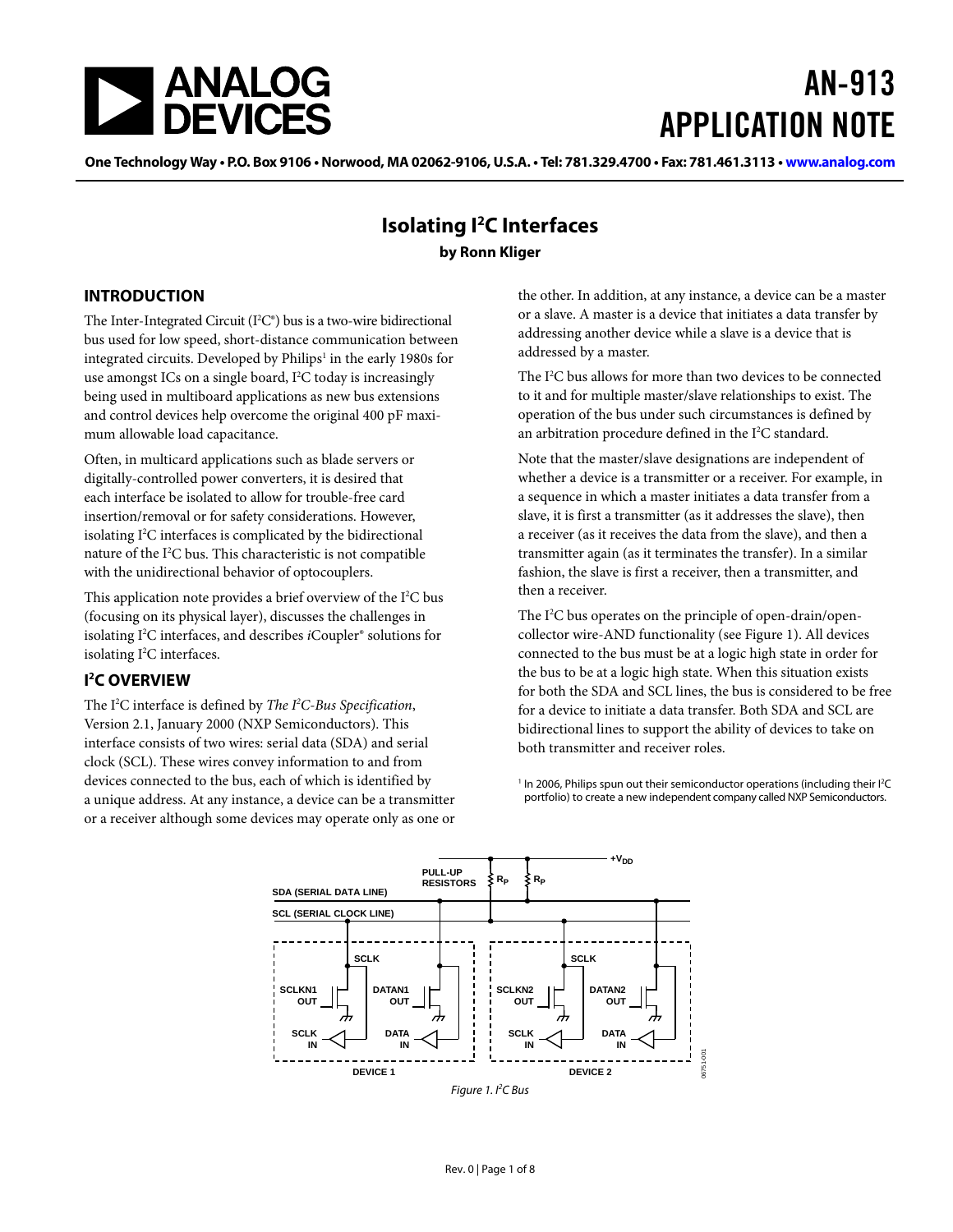# TABLE OF CONTENTS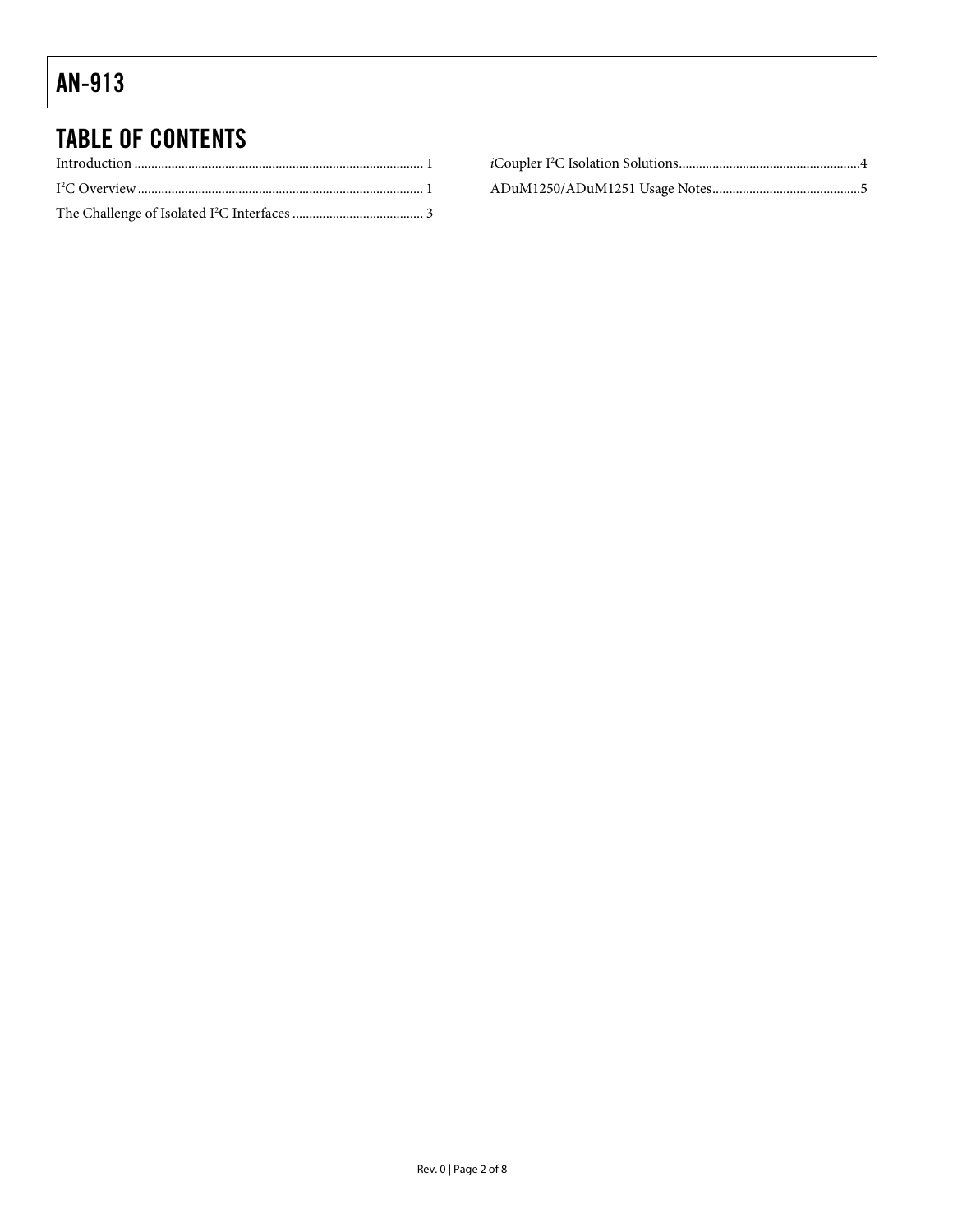<span id="page-2-0"></span>**Table 1. I2 C Logic Levels** 

| <b>Parameter</b>                                 | Symbol                | Min                 | Max                 | Unit | <b>Comments</b>                                                                    |
|--------------------------------------------------|-----------------------|---------------------|---------------------|------|------------------------------------------------------------------------------------|
| Logic Low Input Voltage                          | $V_{\parallel}$       | $-0.5$              | $0.3 \times V_{DD}$ |      | Standard mode allows for a fixed-input<br>specification $(-0.5 V min, +1.5 V max)$ |
| Logic High Input Voltage                         | <b>V<sub>IH</sub></b> | $0.7 \times V_{DD}$ | $V_{DD} + 0.5$      |      |                                                                                    |
| Logic Low Output Voltage (for 3 mA sink current) |                       |                     |                     |      |                                                                                    |
| $V_{DD}$ > 2 V                                   | V <sub>OL1</sub>      | 0                   | 0.4                 | ٧    |                                                                                    |
| $V_{DD}$ < 2 V                                   | V <sub>OL3</sub>      | 0                   | $0.2 \times V_{DD}$ |      | Standard mode does not allow for $V_{DD} < 2 V$                                    |

Data transfer can occur at up to either 100 kbps (standard mode), 400 kbps (fast mode), 1 Mbps (fast mode plus), or 3.4 Mbps (high speed mode). There is no limit to the number of devices that can be connected to the bus—as long as a 400 pF bus limit is not exceeded. The logic levels for I<sup>2</sup>C are shown in Table 1.

An important aspect of the I<sup>2</sup>C interface is that SDA logic transitions can only occur while the SCL clock signal is low. Also, the start and stop signals that bound the transmittal of data are SDA logic transitions that occur while the SCL clock signal is high. Therefore, it is important that the SCL signal be stable in both its low and high states to avoid communication problems on the bus.

#### **THE CHALLENGE OF ISOLATED I2 C INTERFACES**

<span id="page-2-2"></span>The bidirectional nature of the I<sup>2</sup>C interface presents special challenges in implementing isolation in a manner that avoids bus glitches or lock-up. [Figure 2](#page-2-1) shows a circuit based on optocoupler technology. Since optocouplers are inherently unidirectional devices, each bidirectional I<sup>2</sup>C line must be broken out into two unidirectional lines to support communication through the optocouplers. In [Figure 2,](#page-2-1) only the SDA lines are shown for simplicity. Isolating a complete I<sup>2</sup>C interface requires four optocouplers. The resulting increase in cost, board space, and complexity diminishes the inherent value (that of providing a simple, low cost, 2-wire interface) of  $I^2C$ .

<span id="page-2-1"></span>



Figure 3. Optocoupler-based <sup>P</sup>C Interface Waveforms

An additional problem with a circuit such as this is that it results in undesirable bus glitches (see [Figure 3](#page-2-2)).

- A high-to-low transition occurs at SDA. In this situation,  $IC<sub>1</sub>$  is turned on by the current flowing through  $R<sub>2</sub>$ . This, in turn, pulls Node 1 low and consequently pulls SDA' low via  $D_2$ .
- $SDA'$  is taken low. Nothing changes except  $D_2$  no longer conducts.
- SDA is released and goes high as there is nothing holding it low. The LED in  $IC_1$  turns off. After a delay, the transistors of IC<sub>1</sub> turn off. Node 1 goes high and turns on the LED in IC<sub>2</sub>. After another delay, the transistors of IC<sub>2</sub> turn on and SDA is pulled low to the desired state.

Notice that SDA is high for the duration it takes for  $IC_1$  to turn off and  $IC_2$  to turn on. This is an unwanted glitch on the bus in which SDA is high while SDA' is trying to bring the bus low.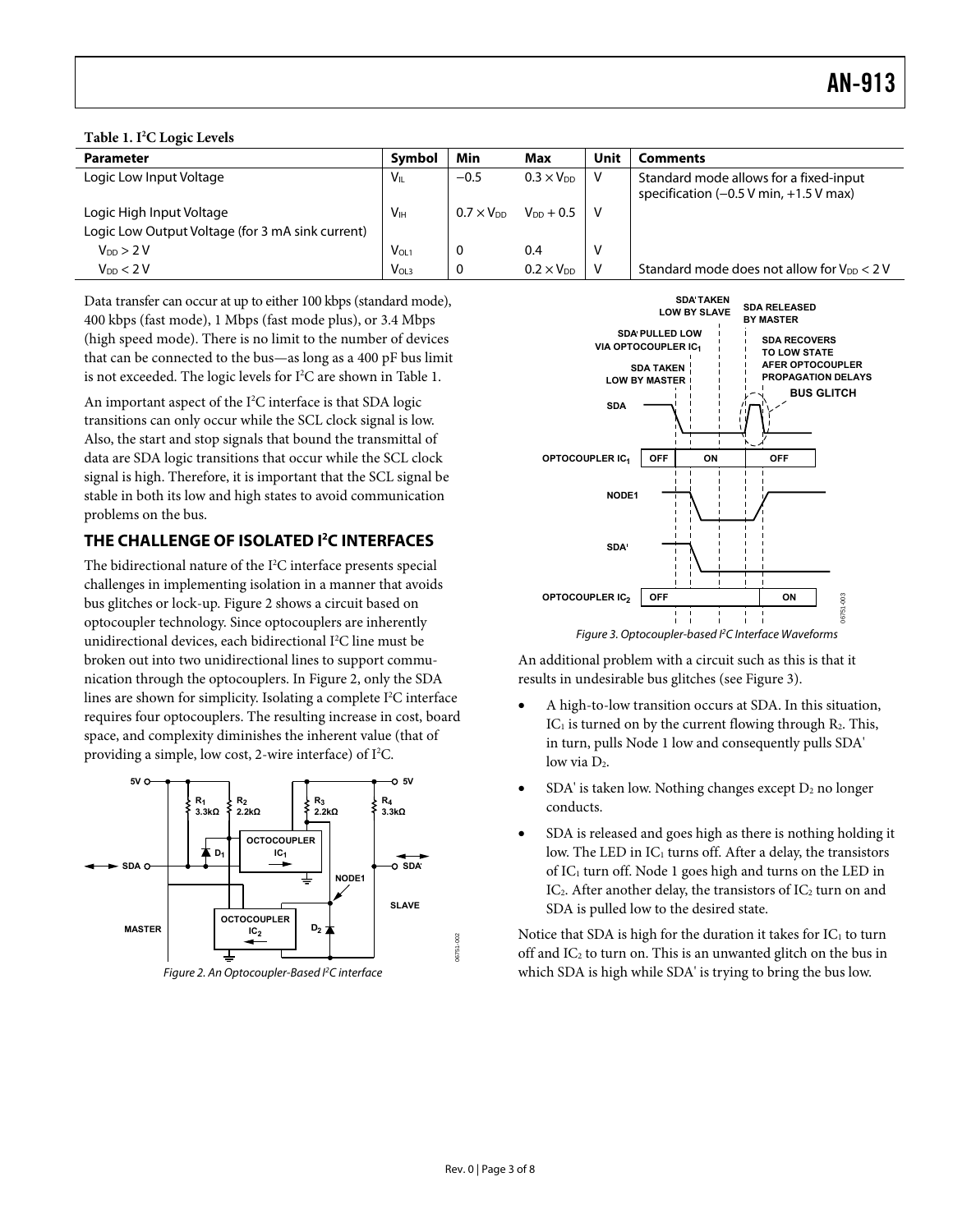<span id="page-3-0"></span>A solution offered by NXP Semiconductors in the P82B96 data sheet consists of their dual bidirectional bus buffer and four optocouplers. This solution is free of glitches or lock-up but it still requires multiple components bringing board space and cost penalties that undermine the benefits of the I<sup>2</sup>C interface.

#### *i***COUPLER I2 C ISOLATION SOLUTIONS**

In contrast, Analog Devices, Inc.'s ADuM1250/ADuM1251 iCoupler products are single-component I<sup>2</sup>C isolators free of any glitch or lock-up issues and without the size, cost, and complexity of optocoupler-based solutions.

The ADuM1250 supports interfaces with bidirectional data and clock lines while the ADuM1251 supports interfaces with a bidirectional data line and a unidirectional clock line. Both products carry UL approved 2.5 kV rms isolation ratings and are offered in an 8-lead SOIC package.





Figure 5. ADuM1251 Functional Block Diagram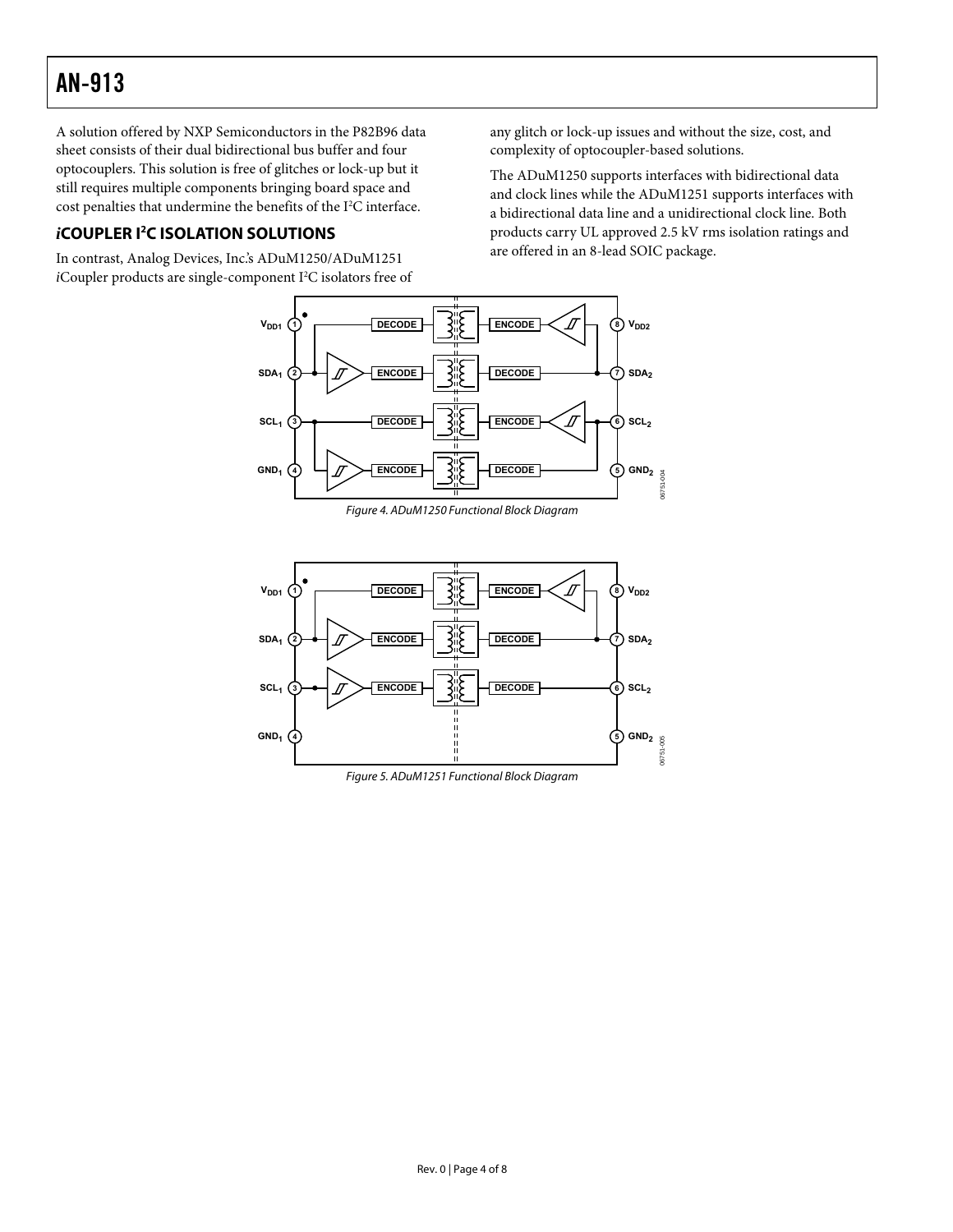<span id="page-4-0"></span>An isolated I<sup>2</sup>C interface using the ADuM1250/ADuM1251 is extremely simple (see [Figure 6\)](#page-4-1). It consists of just one component and a bypass capacitor for each supply. The pull-up resistors are those associated with any I<sup>2</sup>C interface. Guidelines for the selection of resistor values are provided within the I<sup>2</sup>C specification.



<span id="page-4-2"></span><span id="page-4-1"></span>The ADuM1250/ADuM1251 isolators support two bidirectional communication lines by internally configuring four unidirectional isolation channels in the wire-AND opendrain configuration of the I2 C interface. Special logic voltage levels at Side 1 of the devices are used to avoid bus glitches or latch-up. This prevents a logic low asserted by the Side 1 receiver from being interpreted as being input low by the Side 1 transmitter, thereby breaking the loop between Side 1 and Side 2 (see [Figure 7](#page-4-2)).



Figure 7. ADuM1250/ADuM1251 Side 1 Logic Voltage Levels

The logic low output from the Side 1 receiver is 0.9 V (maximum). This is low enough to be read as an input low by other standard CMOS devices' Side 1, but high enough to avoid being interpreted as a logic low by the Side 1 transmitter, which has its logic low threshold at 0.7 V (maximum). Therefore, an output low from the Side 1 receiver is properly detected by devices connected to the bus, but is not fed back to Side 2 by the Side 1 transmitter. This prevents the bus problems commonly associated with optocoupler solutions while still supporting clock frequencies up to 1 MHz. Because the feedback loop is broken at Side 1, there is no need to do the same at Side 2. On that side, standard logic voltage levels are used.

#### **ADuM1250/ADuM1251 USAGE NOTES**

The recommended method of using the ADuM1250/ADuM1251 is to connect Side 2 to the I2 C bus. This side of these isolators is fully compliant with the  $I^2C$  specification for standard and fast mode operation. Side 1 (while fully compatible with I<sup>2</sup>C devices) is not strictly compliant to the I2 C specification due to the special logic low voltage levels used to prevent bus latch-up.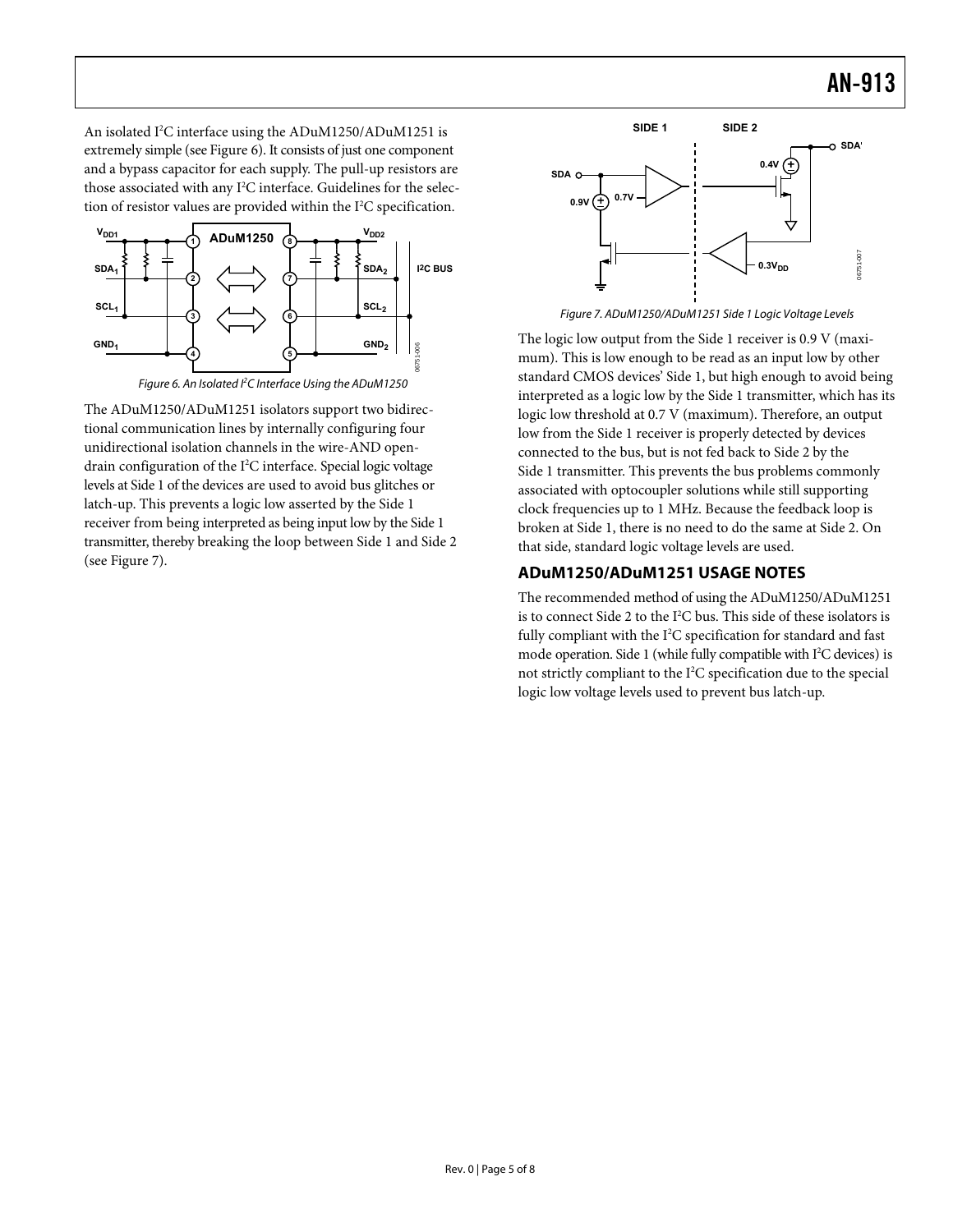

Figure 8. Isolating Multiple Devices on an I<sup>2</sup>C Bus

<span id="page-5-0"></span>[Figure 8](#page-5-0) shows an I<sup>2</sup>C bus with multiple devices connected via ADuM1250 isolators. Each device has its own power supply and is connect to Side 1 of an ADuM1250. Side 2 of each ADuM1250 is connected to the bus and powered from a common V<sub>DD2</sub> supply.

In any I<sup>2</sup>C interface, care should be taken to make sure that design is compliant with the timing requirements in the  $I<sup>2</sup>C$ specification. Specifically, the propagation delays of the

isolation channels as well as the propagation delay mismatches between isolation channels need to be considered to make sure the resultant interface meets  $I<sup>2</sup>C$  requirements.

There are two timing parameters, which isolators in an  $I^2C$ interface can affect:

- SDA setup time (250 ns for fast mode)
- SDA hold time (300 ns for fast mode)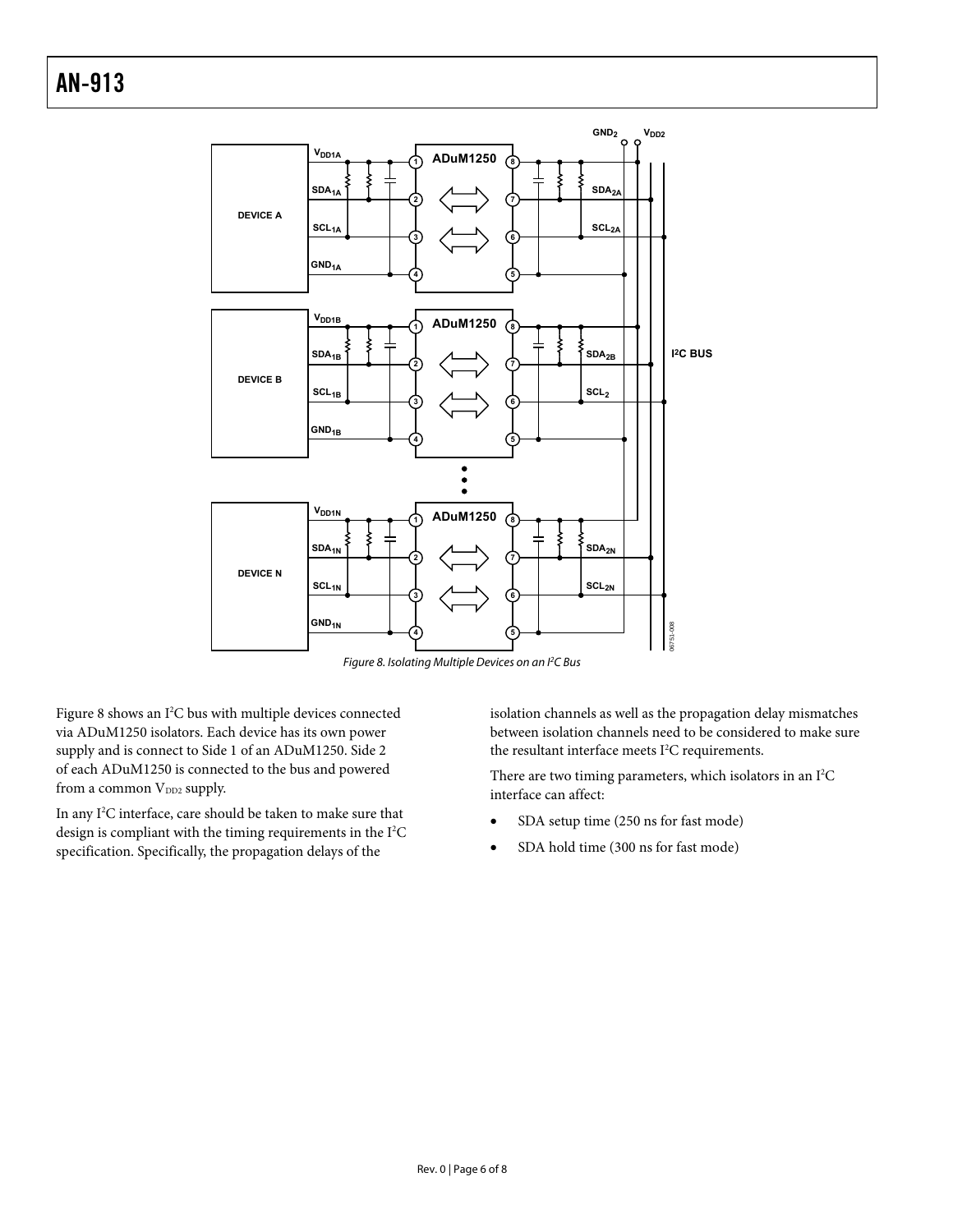<span id="page-6-0"></span>

Figure 10. Impact of Isolator Round-Trip Propagation Delay in Slave/Write Mode

<span id="page-6-1"></span>Two situations need to be considered when analyzing the impact of I<sup>2</sup>C isolators. The first is when the master device is writing to the slave (see [Figure 9](#page-6-0)). In this situation, the channelto-channel mismatch of the isolator can decrease the setup or hold time of the SDA signal as received by the slave. To protect against this possibility, the master setup and hold times should be increased by at least the amount of channel mismatch to ensure that required setup and hold times are met at the receiving slave device.

The second scenario is that when the slave device is writing to the master (see [Figure 10\)](#page-6-1). In this situation, the master provides the SCL clock to the slave, which in turn writes the SDA signal to the master. The master pulls the SCL low and must receive the SDA edge from the slave before the SCL returns to a logic high state (less the required setup time). This means that the

round-trip propagation delay through the isolator plus the slave's response time must be less than that of the SCL logic low duration less its setup time:

 $t_0 + t_{SCL} + t_{RESPONSE} < T_{LOW} - T_{SETUP}$ 

This, in turn, places a constraint on the response time of the slave.

 $t_{RESPONSE} < T_{LOW} - t_{SETUP} - t_0 - t_{SCL}$ 

In both scenarios, an ideal I<sup>2</sup>C isolator has short propagation delays and tight, channel-to-channel matching. In this regard (in addition to their size, cost, and simplicity benefits), the ADuM1250/ADuM1251 also offer superior performance characteristics because they impact the timing of I<sup>2</sup>C interfaces to a lesser degree.